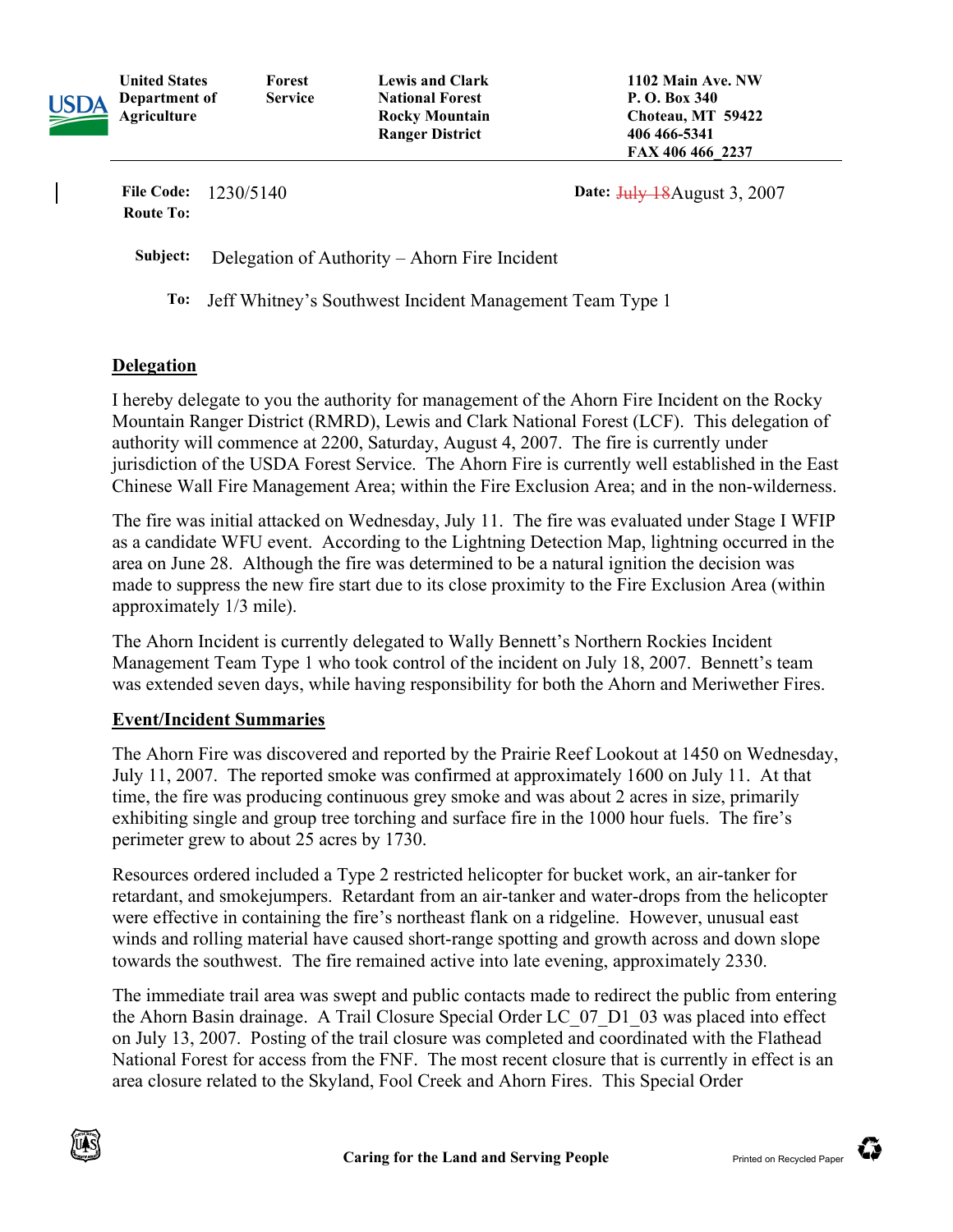LC\_07\_D1\_14 closes the District from it's northernmost boundary, south to Observation Point in the Scapegoat Wilderness.

 Initial operations related to the fire's activity were directed toward line construction for fire containment, public safety and structure protection of the Indian Point Cabin in the West Fork of the South Fork Sun River drainage. The Indian Point Administrative site is located less than a mile from the mouth of Ahorn Creek. Structure protection was installed at Indian Point.

 Initial attack was only partly successful in containing the north flank. Extended attack resulted in about 60% containment with direct line construction. On July 15, the fire perimeter increased in area from 500 acres to 4000 acres in a 3 hour period. The fire became well established within about 2 to 3 miles of the South Fork Sun River trailhead at the end of the Benchmark Road. The fire perimeter has continued to advance and spread in all directions and now poses an additional threat to the Sun Canyon area and Beaver-Willow drainage. The fire is currently at 40,000 acres.

 The immediate trail area has been swept and public contacts started to re-direct the public from entering the Ahorn Basin drainage. A Trail Closure Special Order LC 07 D1 03 was placed into effect immediately on July 13, 2007. Posting of the trail closure has begun and will be coordinated with the Flathead National Forest for access from the FNF.

 Initial operations related to the fire's activity have been directed toward line construction for fire containment, public safety and structure protection of the Indian Point Cabin in the West Fork of the South Fork Sun River drainage. The Indian Point Administrative site is located less than a mile from the mouth of Ahorn Creek. Structure protection will be installed at Indian Point.

 Initial attack was only partly successful in containing the north flank. Extended attack resulted in about 60% containment with direct line construction. On July 15, the fire perimeter increased in area from 500 acres to 4000 acres in a 3 hour period. The fire is currently well established within about 2 to 3 miles of the South Fork Sun River Trailhead at the end of the Benchmark Road. The fire is currently between 7000 to 8000 acres.

 Contingency actions were identified in the wilderness and non-wilderness east of the fire area. In the wilderness, the priority infrastructures that required structure protection included the West Fork Sun River, South Fork Sun River, and lower North Fork Sun River Suspension Pack Bridges, and thePretty Prairie, Indian Point and Cabin Creek Administrative Cabins. In the nonwilderness, both administrative and private facilities have received evaluation for and implementation of <del>potential</del>structure protection: In the Benchmark area this includes two administrative sites, three developed campgrounds, one picnic area, one historic cabin rental, three developed trailheads, two packer corral facilities, two resorts and forty eight recreation residence cabins located on National Forest lands. In the Willow Creek area on private land this includes two private ranches, eleven summer homes, one Girl Scout camp and a herder cabin owned by Montana Fish, Wildlife and Parks. In addition, there is a Forest Service Administrative site located in this area. In the Sun River area there are forty four recreation residence cabins, one resort, one cabin owned by Montana Fish, Wildlife and Parks, one packer corral and one outfitter's staging facility located on National Forest lands. The Greenfield Irrigation District owns a complex of buildings located near the Gibson Dam facility on withdrawn lands. On private inholdings in this area there are two resorts, one lodge and twenty five residences.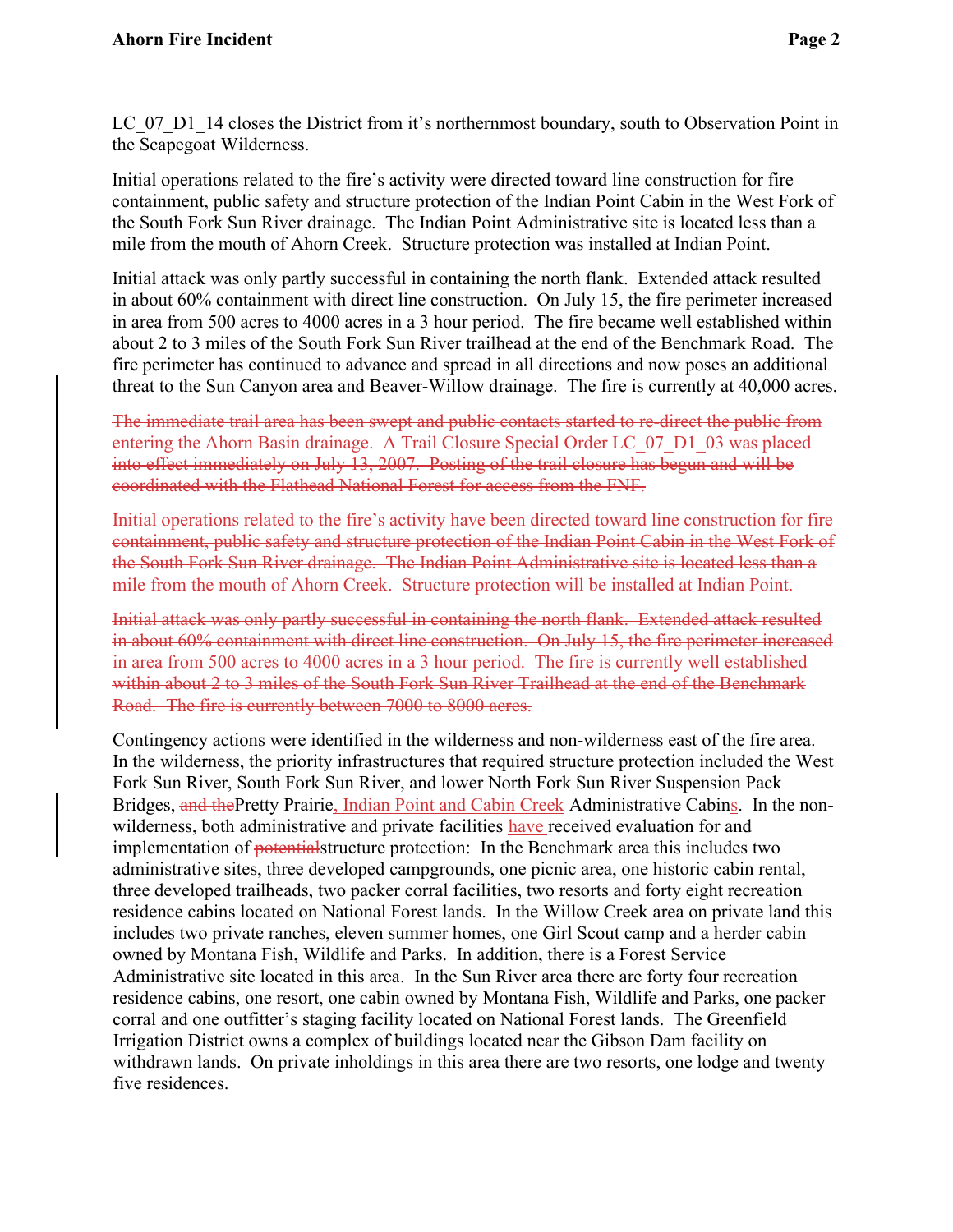An Emergency Plan (E-Plan) for the Rocky Mountain Front has been developed and coordinated with local resources. The plan addresses the location and condition of structures on National Forest System lands and within six miles east of the forest boundary. The document should be referenced and utilized in addressing or completing any necessary structure protection plans; or coordination with local sheriffs for pre-evacuation or evacuation purposes.

## Concerns

 Concerns are primarily related to the potentially long duration of the fire incident and potential to move east into the non-wilderness into gentle, undulating terrain with limited fuel breaks leading to the National Forest and private land boundary.

The South Fork Sun River trailhead and Mortimer trailhead serves as the most used trailheads for ingress and egress to the Bob Marshall Wilderness Complex throughout the summer and fall months. The public and commercial outfitters are will experiencing esignificant impacts since the fire habaameetbishedandheemedheBendmarkanSunCanyonaeasafiebaameeetbishedopositionedtotheemdheBendmarkdeingeandasociadtedheads

In addition, the entire South Fork Sun River and North Fork Sun River has actively been stocked with Fluvial Arctic Grayling for several years, by Montana Fish, Wildlife and Parks, in an effort to restore the grayling population in the State of Montana, according to the species conservation plan.

## **Responsibility**

 You have full authority and responsibility for managing activities associated with the Ahorn Fire Incident, within the framework of law, policy, and direction provided in Fire Policy. Your primary responsibility is to plan, organize, direct and coordinate your assigned and ordered resources for efficient and effective management of the Ahorn Fire. I expect your team to work cooperatively with **Bennett's Larson's** Team during the transition of the fire assignment. I expect the team to continue developing a Long Term Implementation Plan to address concerns and challenges that the Ahorn Fire may continue to present during the remainder of fire season.

 Larson'sTeamasagreedtocontinueworkingoncompletingtheLongTermImplementationPlanfortheAhornFire,alongwithyourinputasneeded. Munoz, as the Agency Administrator for the Lewis and Clark National Forest. In addition, I am designating Ian Bardwell as Resource Advisor for the Rocky Mountain Ranger District throughout the incident. Ian Bardwell may use and designate additional technical specialists (THSP) to assist in his resource advisor role as needed. He will coordinate their inclusion in the daily IAP during your strategy and planning sessions.

 You are accountable to the Forest Supervisor. I am designating the District Ranger, Michael Munoz, as the Agency Administrator for the Lewis and Clark National Forest. In addition, I am designating Ian Bardwell as Resource Advisor for the Rocky Mountain Ranger District throughout the incident. Ian Bardwell may use and designate additional technical specialists (THSP) to assist in his resource advisor role as needed. He will coordinate their inclusion in the daily IAP during your strategy and planning sessions.

 An E-Plan has been established for communities on the RMF. You and your team must familiarize yourselves with the E-Plan should the fire extend outside the Bob Marshall Wilderness Boundary. Please review the E-Plan to provide critical feedback on any potential control strategies, structure risk analysis, and pre-evacuation and evacuation coordination.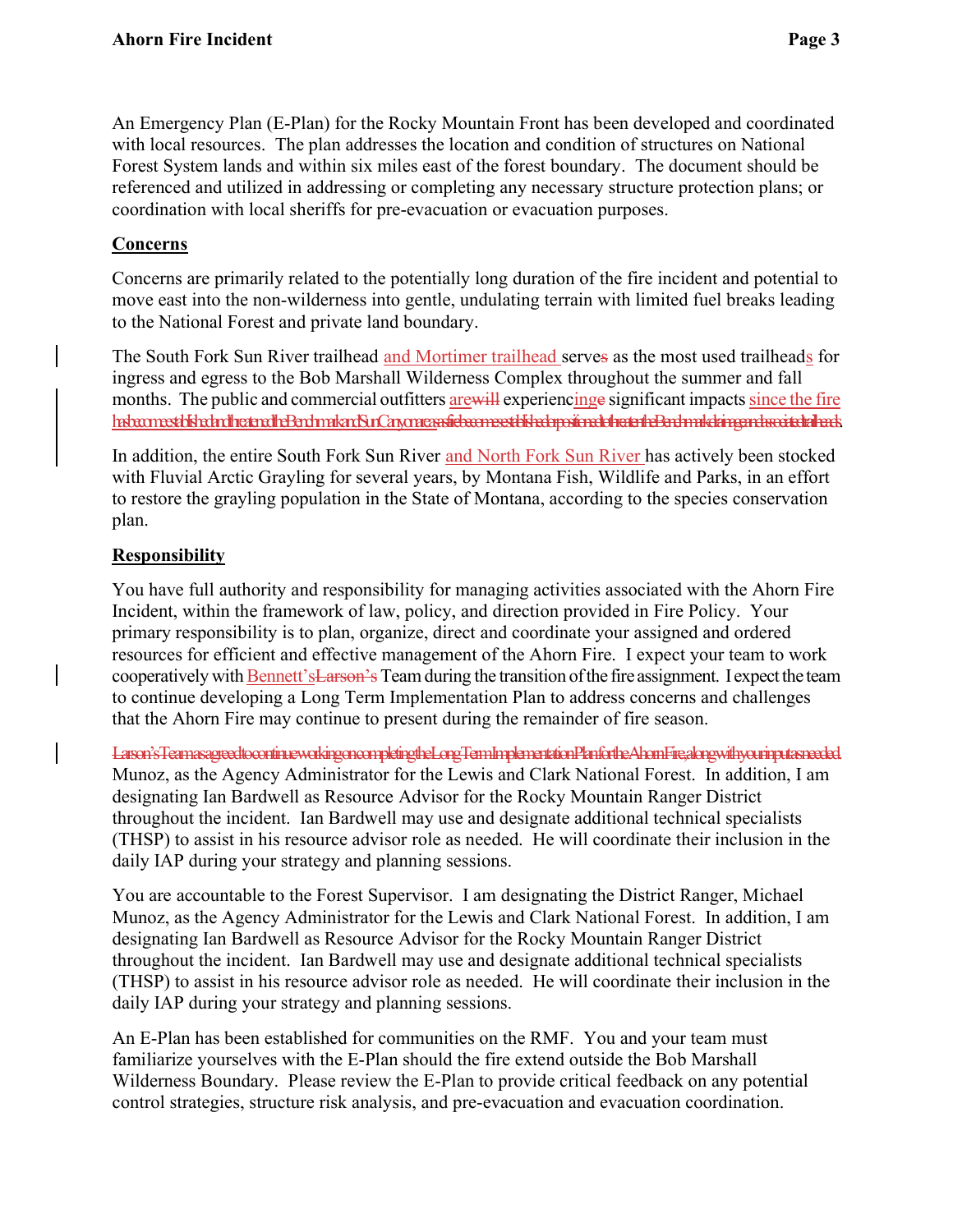If necessary, Yyou are expected to coordinate with Lewis and Clark, and Teton Counties in developing and finalizing activities associated with the implementation of the E-Plan. Larson's Team has already begun Ceoordination of evacuation efforts with the Lewis and Clark and Teton County Sheriff has already begun.

 Coordination is actively occurring with grazing permittees with allotments in the Benchmark and Willow Creek areas. A protocol has been established for the safe removal of livestock. You will be responsible for continuing this coordination with your team members, the Resource Advisor and the permittees.. Additional coordination may be required if the fire approaches Teton County.

 Financial limitations will be consistent with the best approach to achieving objectives identified for the Ahorn Fire Incident, in due consideration of values at risk. Specific direction for the Ahorn Fire Incident includes the following management and environmental concerns as listed:

 1. a. Safety of fire personnel and the public is the highest priority in planning and implementing wildland fire use and appropriate management response strategy and tactics. Follow the 10 Standard Fire Orders, mitigate the 18 Watch Out Situations and maintain LCES at all times. Assess situational awareness and exposure to risks before engaging in field operations.

 b. Specifically consider Fire Order #10, as the orders were originally written, "Fight fire aggressively, having provided for safety first." This order is simply the rules of engagement and disengagement. Make sure all personnel know how they will engage and when they will disengage for their given assignment and situation.

- 2. All fire actions should be compatible with wilderness values and objectives. Minimum Impact Suppression Tactics (MIST) should be utilized where appropriate and always in regards to fire personnel safety. Critical natural resource habitat should be given appropriate consideration in planning and implementation of strategy and tactics.
- 3. a. Primitive tools are preferred for all operations where they do not compromise the safety of fire management resources, the general public, or the historic/administrative sites (e.g. resources being utilized inserted, or released from the wilderness should be hiking or packed out versus flying). Mechanized equipment use (e.g. pumps, saws, aircraft landings, sling loads, water drops, retardant, fire line explosives) needs consulted on and approved by the District Ranger, Designated Acting Ranger or Designated Resource Advisor. Any requests to use soil disturbing mechanized equipment within wilderness, such as a dozer, will require Regional Forester approval.

 b. All actual mechanized use within the wilderness needs to be documented by date, type of activity and location. The team must provide this documentation to the Resource Advisor. The information is used for annual wilderness reports.

 c. All personnel have the authority to take action with mechanized equipment and/or transportation related to life threatening or imminent personal safety situations. All tracking protocol is to be followed.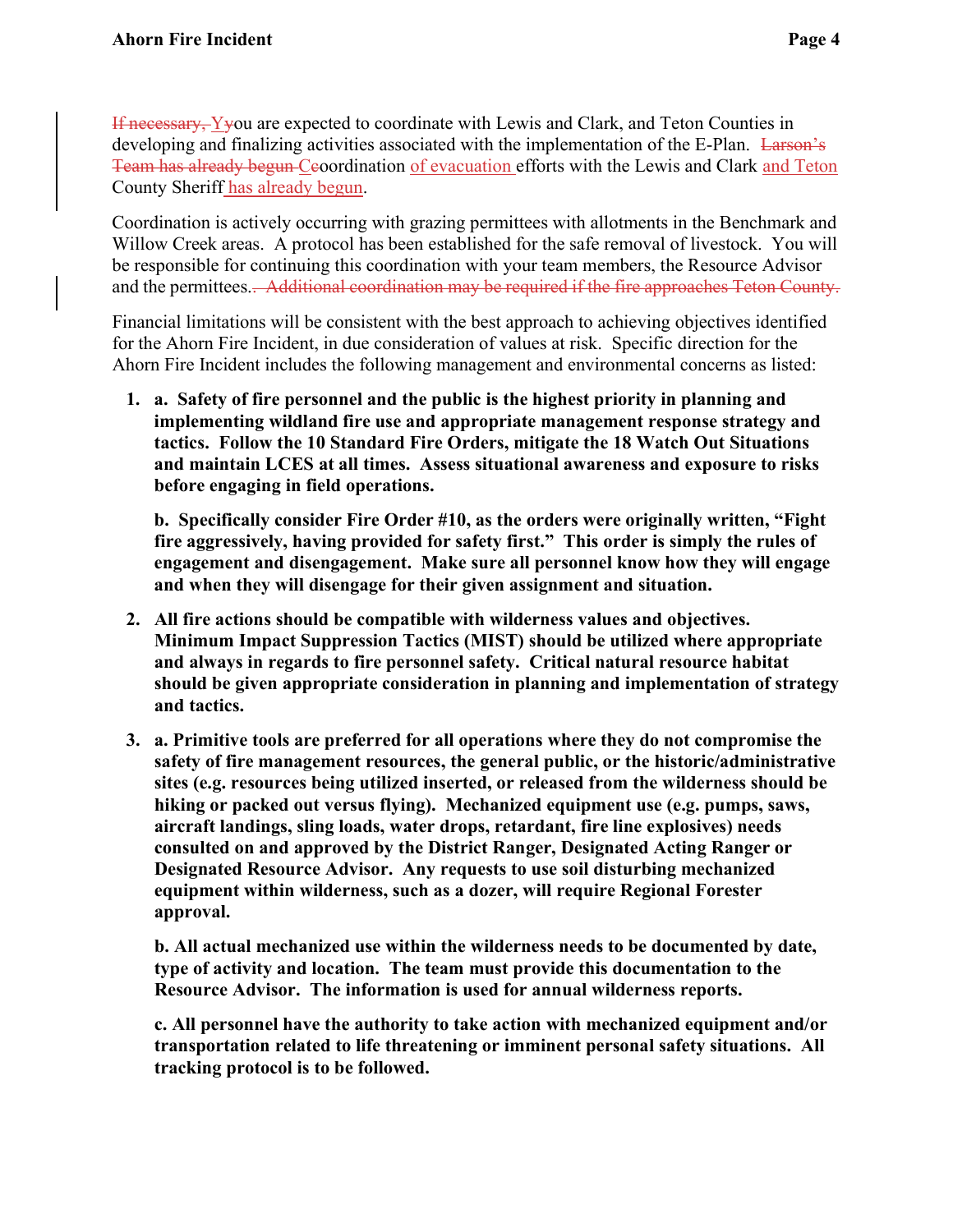- 4. You are assigned responsibility to ensure all personnel assigned to the incident comply with the Food Storage Special Order, LC00-18, in effect for the Northern Continental Divide Ecosystem (NCDE). Critical grizzly bear habitat and use areas exist throughout the fire area on the RMRD. Management actions and incident support facilities must consider the presence of bears and the need to minimize contacts with humans. Failure of an individual or crew to comply with the Special Order will result in dismissal from the fire incident and potentially further disciplinary action, including issuance of citations to the individual(s).
- 5. Your assigned personnel need to become familiar with the Emergency Plan (E-Plan) for the Rocky Mountain Front for use of the plan to coordinate any potential pre-evacuation and evacuation procedures with county authorities.
- 6. Your team is delegated the responsibility for any new fire starts on the southern half of the RMRD. This responsibility includes both wilderness and non-wilderness portions of the RMRD. Your area of responsibility begins at Spotted Bear Pass on the Continental Divide, along Moose Creek to the North Fork Sun River and then north along the North Fork Sun River to Headquarters Creek, following Headquarters Creek to Headquarters Pass, then following Trail # 165 to South Fork Teton Road east to the Forest boundary.
	- The District Ranger or Acting Ranger will remain responsible for approval of the Go/No Go decision regarding new starts in the wilderness.
	- In the wilderness, I want your team to emphasize the use of primitive tools for all Initial Attack efforts where the situation allows while maintaining safety of fire personnel.
	- All requests for mechanized authorizations must be approved by the District Ranger, Acting District Ranger, and/or the Designated Resource Advisor.
	- Additional resource requests to assist in initial attack and extended attack efforts will be coordinated through the Interagency Dispatch Center in Great Falls, Montana.
	- The District will continue to be responsible for fixed-wing air patrol flights. We may request resources from your team to conduct patrol flights of the District.
- 7. Individual fires, either wildland fire use or suppression events, may be assigned to the Team for management.
- 8. Precautions must be taken to prevent the introduction and subsequent spread of noxious weeds. This includes the pre-treatment and post-treatment of vehicles and helicopters used to support the incident.
- 9. Precautions must be taken to prevent the introduction and subsequent spread of aquatic nuisance species or pathogens. This includes pre-treatment and post- treatment of buckets, snorkels, and other apparatus utilized for water delivery operations during the incident.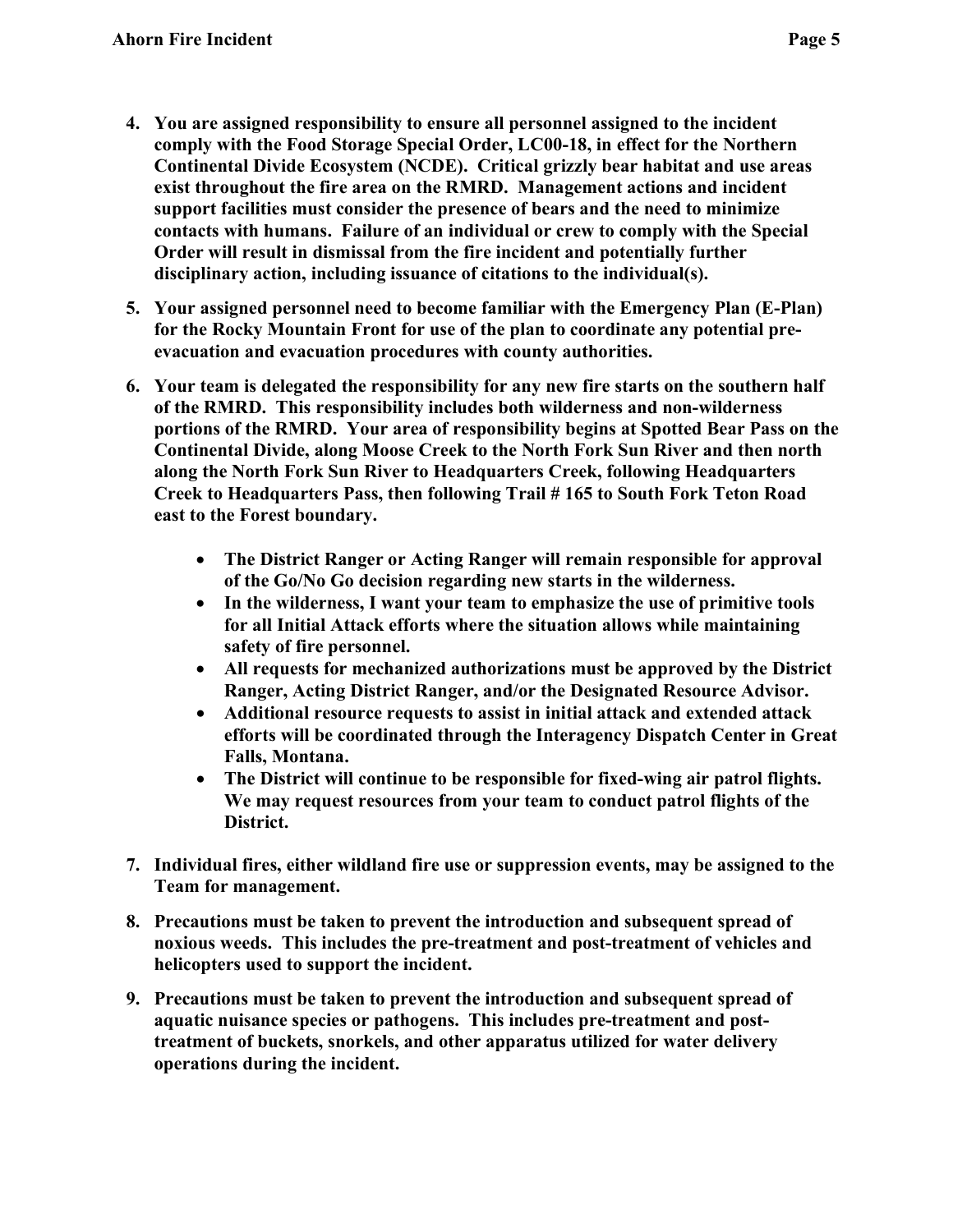- 10. Continue to keep public and government representatives informed of fire behavior and management actions. Public information meetings, fact sheets, press releases and news media relations for the incident will be coordinated between you, the team's fire information officer, the District Ranger(s) or acting District Ranger(s) and the team assigned to the Fool Creek Incident. The District has established an in-depth protocol to keep people informed and squelch the spread of misinformation. We expect your team to continue the high level of public and media engagement in fire information we have established.
- 11. You are expected to effectively manage fire incident tactics commensurate with objectives developed in the WFSA and Long Term Implementation Plan. We expect you to consult daily with the line officer representative on revalidation of the WFSA and Long Term Implementation Plan. Utilize the management action points (MAP) identified within the fire management area. I request that the incident team work with the Resource Advisor in implementing the specific management action(s) when a MAP is approached or met. The Long Term Implementation Plan should be dynamic and utilize the daily validation to ensure that updates or other actions are not needed, or that appropriate revision is provided if needed.
- 12. You are delegated responsibility for the timely update, completion and submittal of the ICS-209, to the Great Falls Interagency Dispatch Center.
- 13. We authorize you to take every opportunity to provide trainee assignments throughout all levels of positions to your incident command team, including the opportunity for existing, qualified wildland fire personnel, to promote exposure and experience in developing and implementing Long Term Implementation Plans.
- 14. Cost containment of management action for all fires is high priority. All decisions and their implementation will consider lower cost alternatives that still meet resource management and fire management objectives. If more costly alternatives are selected, a rationale for that decision must be documented for the incident. Use Appendix D of the AMR to document your cost decisions.
	- a. Attach the Appendix D cost factor matrix, with decisions documented, with the daily review of the WFSA.
	- b. Document specific decisions in relation to the cost factors in the daily IC summary.
	- c. Document in the 209 the significant issues for values at risk/cost factors (blocks 28 & 29).
	- d. Talk with your Agency Representative(s) daily to validate the WFSA review and cost factor decisions.
	- e. Make rationale for decisions crystal clear to minimize interpretations.
	- f. Utilize the Long Range Plan and the actions included in the management actions at appropriate locations to guide decisions.